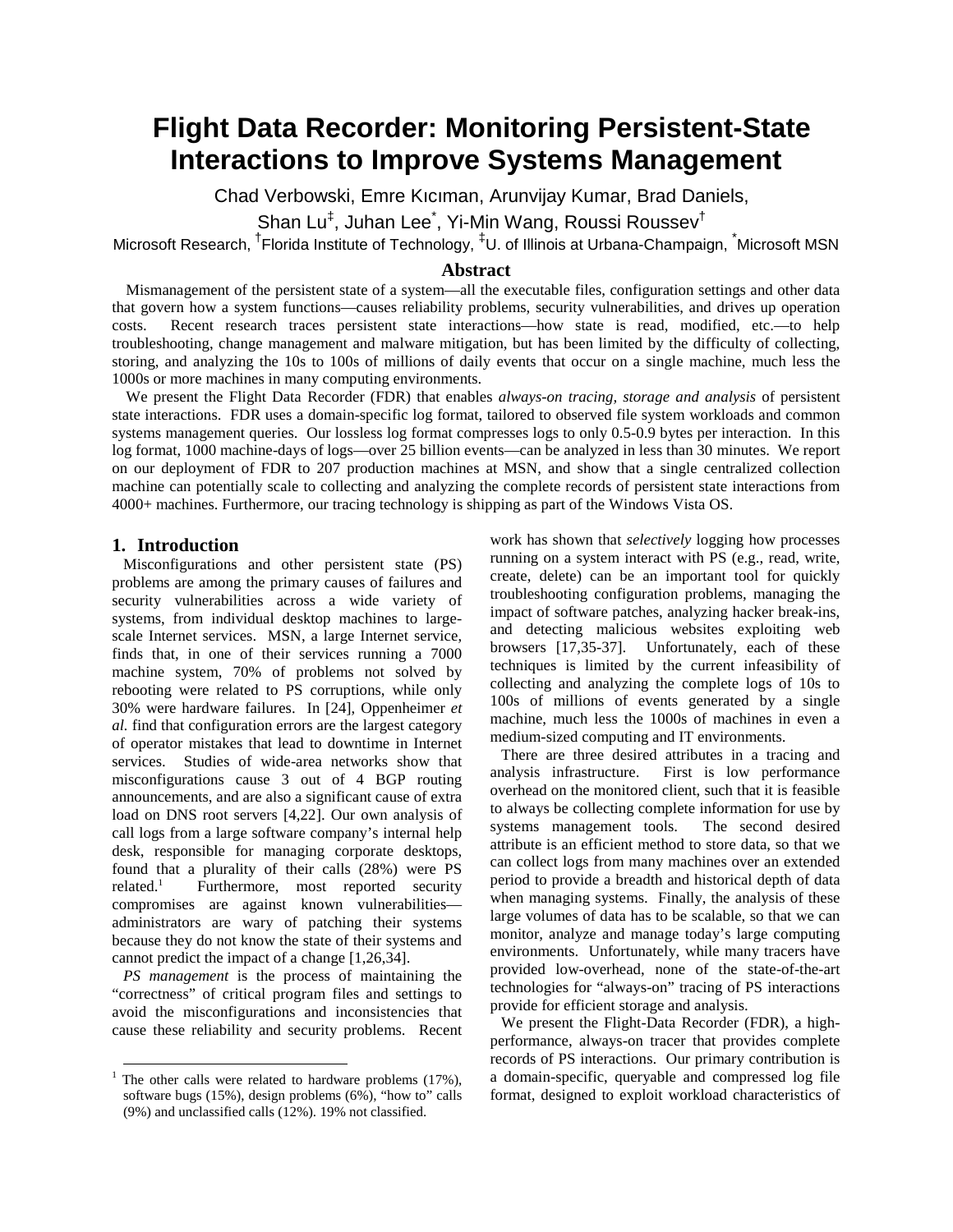PS interactions and key aspects of common-case queries—primarily that most systems management tasks are looking for "the needle in the haystack," searching for a small subset of PS interactions that meet well-defined criteria. The result is a highly efficient log format, requiring only 0.47-0.91 bytes per interaction, that supports the analysis of 1000 machine-days of logs, over 25 billion events, in less than 30 minutes.

We evaluate FDR's performance overhead, compression rates, query performance, and scalability. We also report our experiences with a deployment of FDR to monitor 207 production servers at various MSN sites. We describe how *always-on* tracing and analysis improve our ability to do after-the-fact queries on hardto-reproduce incidents, provide insight into on-going system behaviors, and help administrators scalably manage large-scale systems such as IT environments and Internet service clusters.

In the next section, we discuss related work and the strengths and weaknesses of current approaches to tracing systems. We present FDR's architecture and log format design in sections 3 and 4, and evaluate the system in Section 5. Section 6 presents several analysis techniques that show how PS interactions can help systems management tasks like troubleshooting and change management. In Section 7, we discuss the implications of this work, and then conclude.

Throughout the paper, we use the term PS *entries* to refer to files and folders within the file system, as well as their equivalents within structured files such as the Windows Registry. A PS *interaction* is any kind of access, such as an open, read, write, close or delete operation.

# **2. Related Work**

In this section, we discuss related research and common tools for tracing system behaviors. We discuss related work on analyzing and applying these traces to solve systems problems in Section 6. Table 1 compares the log-sizes and performance overhead of FDR and other systems described in this section for which we had data available [33,11,21,20,40].

The tools closest in mechanics to FDR are file system workload tracers. While, to our knowledge, FDR is the first attempt to analyze PS interactions to improve systems management, many past efforts have analyzed file system workload traces with the goal of optimizing disk layout, replication, etc. to improve I/O system performance [3,9,12,15,25,28,29,33]. Tracers based on some form of kernel instrumentation, like FDR and DTrace [30], can record complete information. While some tracers have had reasonable performance overheads, their main limitation has been a lack of support for efficient queries and the large log sizes. Tracers based on sniffing network file system traffic, such as NFS workload tracers [12,29] avoid any client-

| Table 1: Performance overhead and log sizes for     |
|-----------------------------------------------------|
| related tracers. VTrace, Vogel and RFS track        |
| similar information to FDR. ReVirt and Forensix     |
| track more detailed information. Only FDR and       |
| Forensix provide explicit query support for traces. |

|               | Performance | Log size  | Log Size           |  |  |
|---------------|-------------|-----------|--------------------|--|--|
|               | Overhead    | (B/event) | $(MB/machine-day)$ |  |  |
| <b>FDR</b>    | ${<}1\%$    | 0.7       | 20MB               |  |  |
| <b>VTrace</b> | 5-13%       | $3-20$    | N/A                |  |  |
| Vogel         | 0.5%        | 105       | N/A                |  |  |
| <b>RFS</b>    | $<6\%$      | N/A       | 709MB              |  |  |
| ReVirt        | $0 - 70%$   | N/A       | 40MB-1.4GB         |  |  |
| Forensix      | 6-37%       | N/A       | 450MB              |  |  |

perceived performance penalties, but sacrifice visibility into requests satisfied by local caches as well as visibility of the process making a request.

Complete versioning file systems, such as CVFS [31] and WayBack [8] record separate versions of files for every write to the file system. While such file systems have been used as a tool in configuration debugging [39], they do not capture file reads, or details of the processes and users that are changing files. The Repairable File Service (RFS) logs file versioning information and also tracks information-flow through files and processes to analyze system intrusions [40].

In [33], Vogels declares analysis of his 190M trace records to be a "significant problem," and uses data warehousing techniques to analyze his data. The Forensix project, tracing system calls, also records logs in a standard database to achieve queryability [13]. However, Forensix's client-side performance overhead and their query performance (analyzing 7 machine-days of logs in 8-11 minutes) make it an unattractive option for large-scale production environments.

A very different approach to tracing a system's behavior is to record the nondeterministic events that affect the system, and combine this trace with virtual machine-based replay support. While this provides finer-grained and more detailed information about all the behaviors of a system than does FDR, this extra information can come at a high cost: ReVirt reports workload-dependent slowdowns up to 70% [11]. More significantly, arbitrary queries are not supported without replaying the execution of the virtual machine, taking time proportional to its original execution.

While, to our knowledge, we are the first to investigate domain-specific compression techniques for PS interaction or file system workload traces, there has been related work in the area on optimizing or compressing program CPU instruction traces [5,19], as well as work to support data compression within general-purpose databases [6].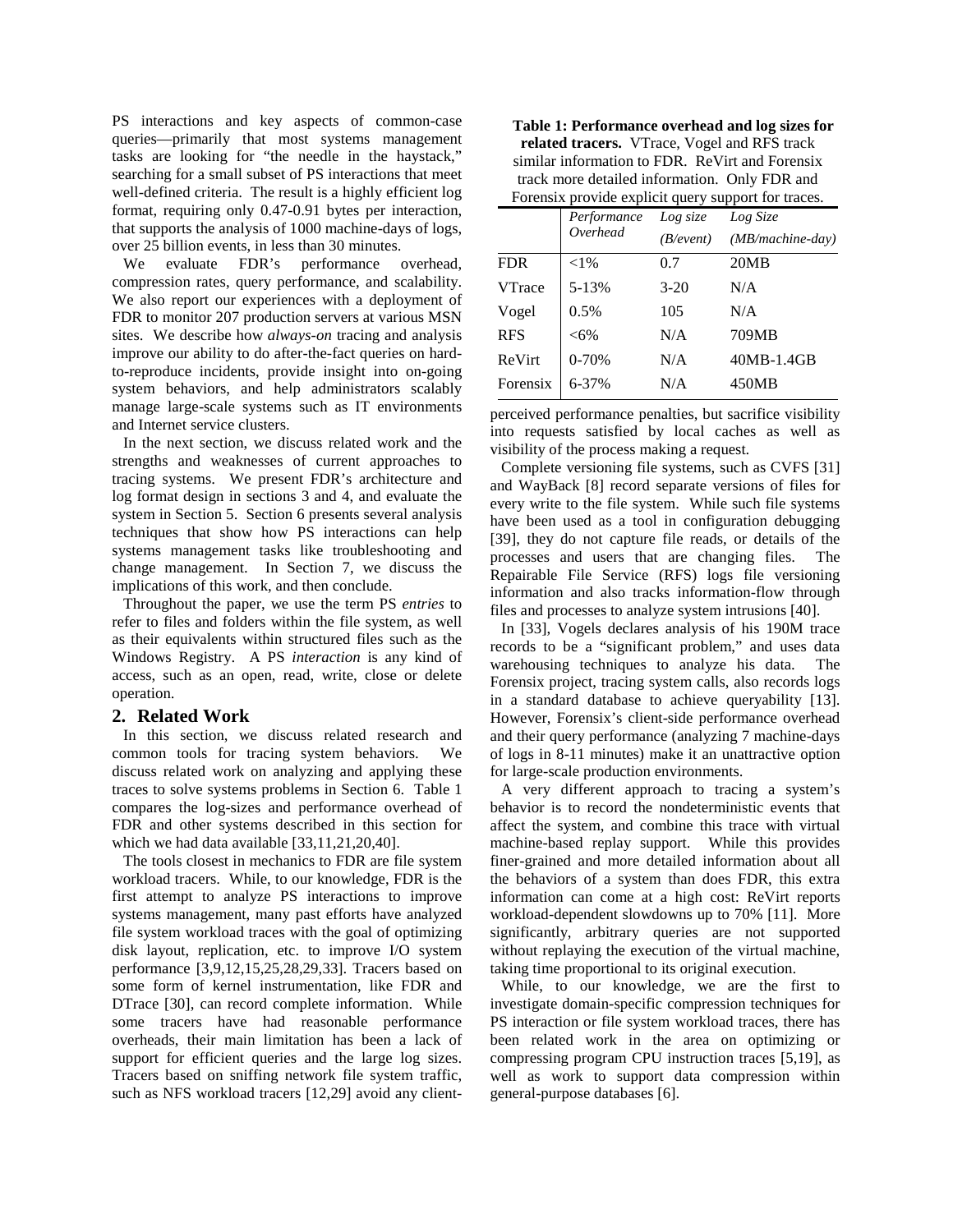## **3. Flight Data Recorder Architecture**

In this section, we present our architecture and implementation for black-box monitoring, collecting, and analysis of PS interactions. Our architecture consists of (1) a low-level driver that intercepts all PS interactions with the file system and the Windows Registry, calls to the APIs for process creation and binary load activity, and exposes an extensibility API for receiving PS interaction events from other specialized stores; and (2) a user mode daemon that collects and compresses the trace events into log files and uploads them to a central server, (3) a central server that aggregates the log files and, (4) an extensible set of query tools for analyzing the data stream. Our implementation does not require any changes to the core operating system or applications running atop it. We provide detailed discussion of our domain-specific queryable log format in Section 4.

#### **3.1 FDR Agent Kernel-Mode Driver**

Our low-level instrumentation is handled by a kernel mode boot driver<sup>2</sup>, which operates in real-time and, for each PS interaction, records the current timestamp, process ID, thread ID, user ID, interaction type (read, write, etc.), and hashes of data values where applicable. For accesses to the file system, the driver records the path and filename, whether the access is to a file or a directory and, if applicable, the number of bytes read or written. For accesses to the registry, the driver records the name and location of the registry entry as well as the data it contains. The driver sits above the file system cache, but below the memory mapping manager. This driver also records process tree information, noting when a binary module is loaded, or when a process spawns another.

The largest performance impact from the driver stems from I/O related to log writing, memory copies related to logging events, and latency introduced by doing this work on the calling application's thread. We mitigate this by only using the application's thread to write the relevant records directly into the user-mode daemon's memory space, and doing the processing on the usermode daemon's thread. Caches for user names and file names that need to be resolved for each interaction also help to minimize lookup costs.

Our kernel driver is stable and suitable for use in production environments, and will be available for public use as part of Windows Vista.

## **3.2 FDR Agent User-Mode Daemon**

The user-mode daemon is responsible for receiving records of PS interactions from the kernel driver, compressing them into our log format in-memory, and periodically uploading these logs to a central server.

To avoid impacting the performance of the system, we configure our daemon to run at lowest-priority, meaning it will be scheduled only if the CPU is otherwise idle. If the daemon does fall behind, the driver can be configured to either block until space is available or drop the event. However, in practice, we have found that a 4MB buffer is sufficient to avoid any loss on even our busiest server machines.

The daemon throttles its overall memory usage by monitoring the in-memory compressed log size, and flushing this to disk when it reaches a configurable threshold (typically 20MB to 50MB). The daemon will also periodically flush logs to disk to ensure reliable log collection in the event of agent or system failure. These logs are uploaded to a central server using a standard SMB network file system protocol. If a failure occurs during upload the daemon will save the log locally and periodically retry the upload.

The daemon also manages its own operation, for example, by automatically update its binaries and configuration settings when indicated on the central server, and monitoring its disk space and memory usage. Setting up FDR tracing on a new machine is simple: a user only needs to run a single binary on the machine and configure the log upload location.

#### **3.3 FDR Collection Server**

The collection server is responsible for organizing FDR log files as they are uploaded, triggering relevant query tools to analyze the files as they arrive, and pruning old log files from the archive. It also sets the appropriate access privileges and security on the collected files and processed data.

#### **3.4 FDR Query Tools**

The final pieces of our framework are the query tools that analyze log files as they arrive. Each query tool is specialized to answer a specific type of query for a systems management task. Simple example queries include "what files were modified today?", or "which programs depend on this configuration setting?" As all our log files are read-only, we do not require complicated transactional semantics or other coordination between our query tools. Each query tool reads the log files it is interested in scanning and implements its own query plan against the data within. While future work might investigate benefits of caching, sharing intermediate results across multiple concurrent queries, or other optimization techniques from the database literature, we found that allowing uncoordinated reads simplified the process of building new query tools as required.

### **4. Designing the Log Format**

The key requirements we have for FDR's log format are that 1) logs are compact, so that their size does not overly burden client resources, network bandwidth or server-side scalability; and 2) the log format efficiently

<sup>&</sup>lt;sup>2</sup> A kernel-mode boot driver is the first code to run after booting and the last to stop if the system is shut down.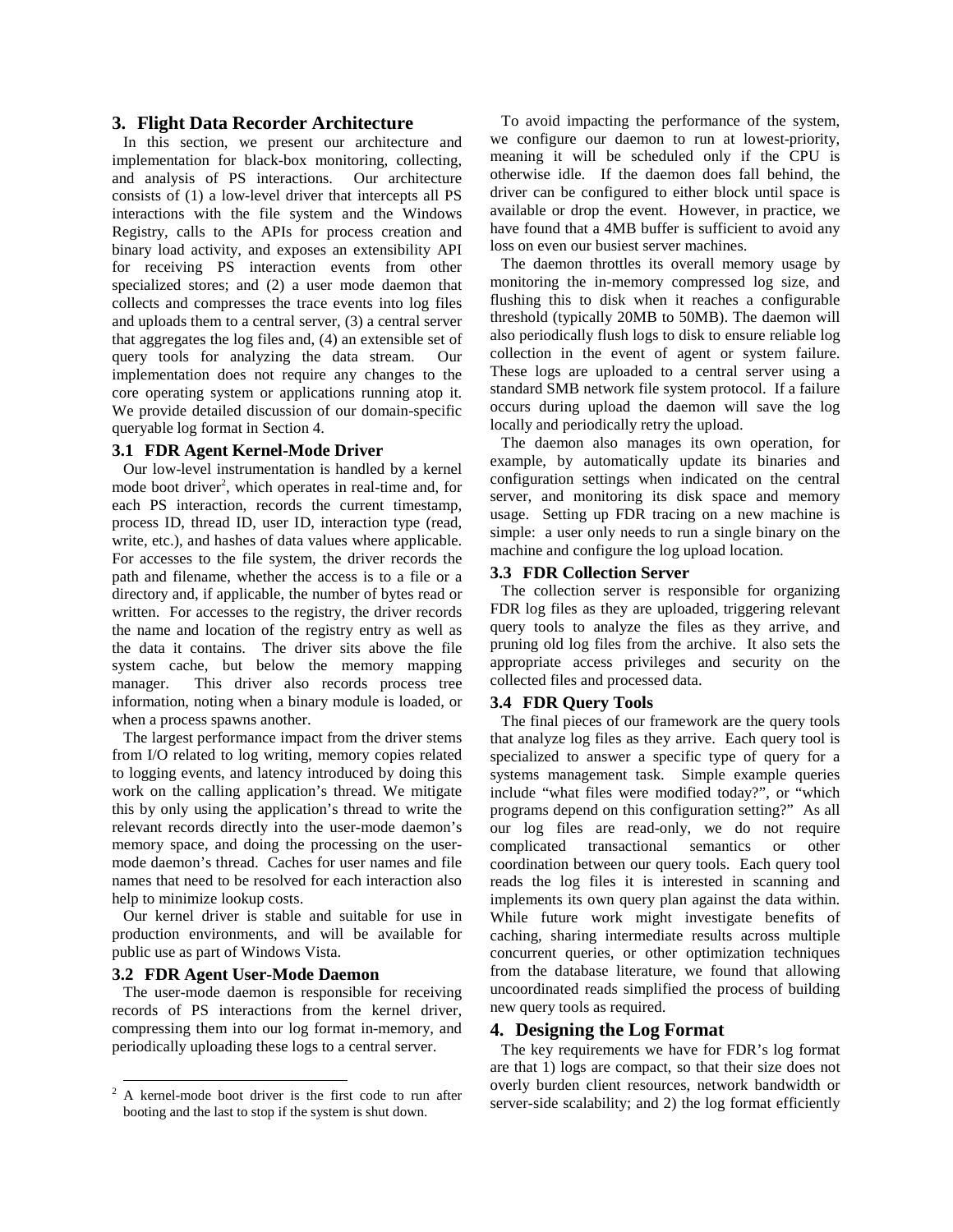supports common-case queries. To meet these requirements, we built a preliminary version of FDR with a straightforward, flat format, and collected 5000 machine-days of traces from a wide variety of machines. We can personally attest to the difficulty of collecting, storing and analyzing this scale of data without support for compression and queryability. Based on our analysis of these traces, and a survey of how previous work applies such traces to systems management tasks, we designed an optimized log file format that takes advantage of three aspects of PS interaction workloads that we saw across our collected traces.

First, most PS interactions repeat many times during a day—93-99% of daily activity is a duplicate of an earlier event. For queries that care only about what happened, rather than when or how often, we can improve query performance by separating the definitions of this small number of distinct interactions from the details of when they occur.

Secondly, we observe that PS interactions are highly bursty, with many interactions occurring almost simultaneously and long idle periods between bursts. This allows us to save significant storage space by amortizing timestamp information across a burst.

Finally, we find that sequences of PS interactions are also highly repetitious; if we see a sequence of PS reads and writes, we are very likely to see the same sequence again in the future. This leads us to apply standard compression schemes to the time-ordered traces of PS interactions, achieving a high compression rate.

In the rest of this section, we describe relevant attributes of common-case queries, present the results and implications of our survey of PS interaction traces, and then describe the details of our log format.

# **4.1 Common Queries**

Today, systems administrators deal with large-scale, complicated systems. According to surveys [9,28,33,36], an average Windows machine has 70k files and 200k registry settings. Faced with the task of managing these systems, a systems administrator's job is often a problem of "finding the needle in the haystack." For example, troubleshooting is the task of finding the few configuration settings or program files that are causing a problem; and to test a software upgrade or patch, the administrator needs to know what subset of the system might be affected by the change. To be useful, FDR must help systems administrators quickly identify the small set of relevant state and events out of all the state existing and events occurring across the many machines of a computing or IT environment. We describe the details of how systems management tasks use PS interaction traces in Section 6. Here, we briefly describe the aspects of common-case queries that informed our log format design.

We find that most common systems management queries of PS interaction traces search for a subset of events, identified by the responsible process or user, the file or registry entry being accessed, or another aspect of the interaction ("Who changed this configuration?" or "What did I change yesterday?"). This means that, by organizing or indexing our log format around such attributes, we can quickly identify the subset of interactions of interest. Common queries are also often restricted by time range, looking only at events that occurred during a specific period, implying that our logs should support random access over time, not just sequential access.

Many systems management tasks only involve the existence (or absence) of a particular PS interaction, and not *when* or *how often* the interaction occurred. For example, finding all loads of a shared library, regardless of when they occurred, can identify the processes that depend on that library and help assess the impact of a software upgrade. Other times, queries do care about *when* a PS interaction occurred, but only need to know an interaction's relative-ordering vis-à-vis other PS interactions on a given thread, *e.g.*, to determine potential causalities like loading a binary after reading its name from the Registry. In both cases, the implication is that some queries need not read timestamps at all.

# **4.2 PS Workloads and Log Optimizations**

For our survey, we monitored the PS interactions of over 324 machines during one year across a variety of computing environments and collected over 5000 machine-days of PS interactions in total. We worked with MSN to instrument 207 of their machines, across 4 different services with different workloads, including CPU-bound systems with heavy disk workloads, a large storage service for external users, and web notifications publish/subscribe service. In our own research lab, we monitored 72 laboratory machines used for various data collection, analysis and simulation experiments. We also monitored 35 corporate desktops and laptops, used by researchers and engineers, primarily for activities such as software development and word processing. Finally, we monitored 7 home machines, used for entertainment and work-related activities by researchers, engineers, and their families. As a control, we also collected traces from 3 idle systems, running within virtual machines with no user workload.

# *4.2.1 Scale and repeated interactions*

The primary challenge to efficiently tracing the PS interactions of a machine is the volume of events that occur. In our survey, we found that the average number of daily PS interactions was  $O(10^7)$  ranging from 9M on desktop machines to 70M on the busiest workloads, as shown in Table 2. Not surprisingly, servers tended to have a stable workload from day-to-day, while our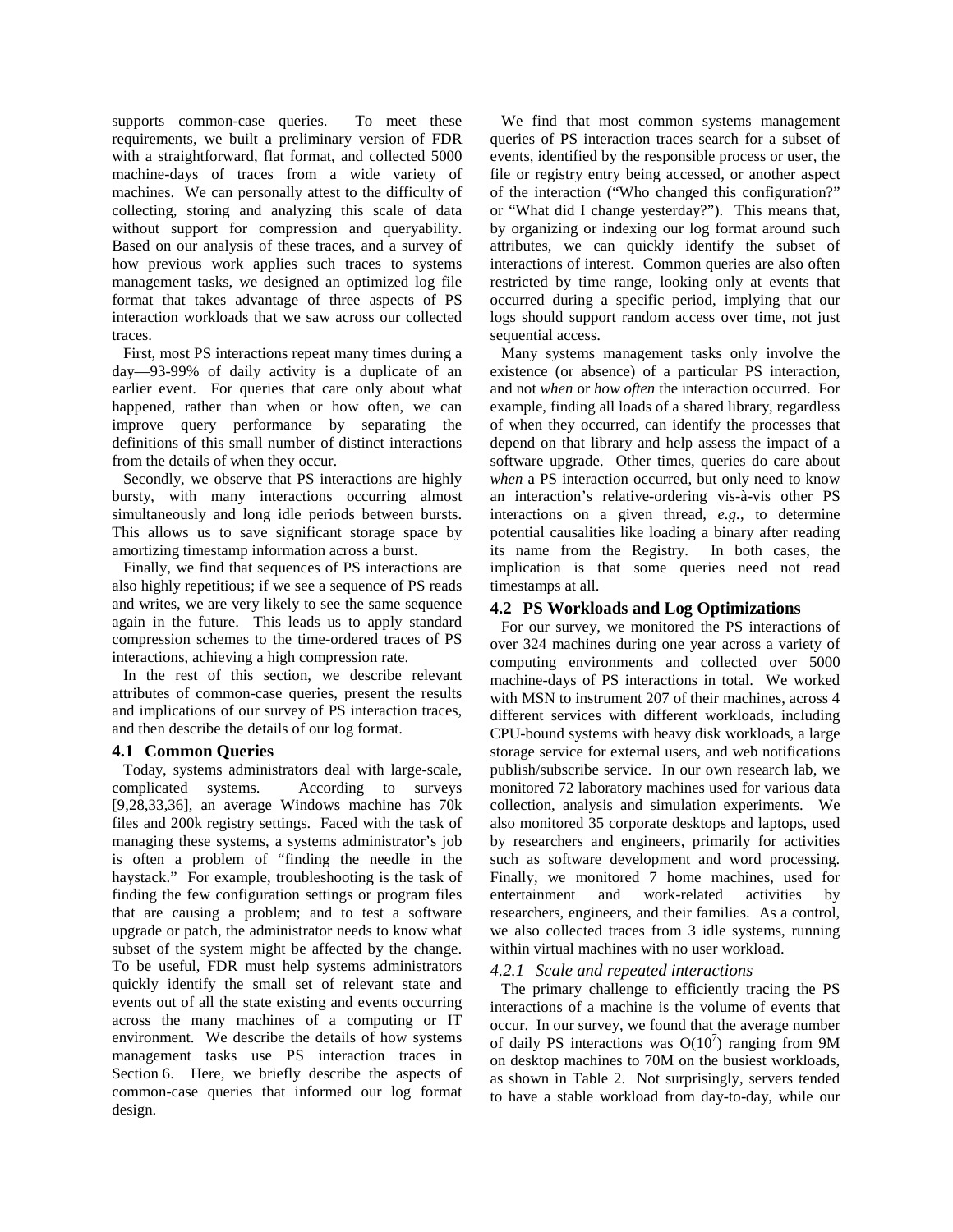**Table 2: The average per machine daily total and distinct interactions, entries, and processes**

| Environment | Interactions<br>Total PS | Interactions<br>Distinct PS | Distinct PS<br>Entries<br>Accessed | Distinct<br>Processes |
|-------------|--------------------------|-----------------------------|------------------------------------|-----------------------|
| Svc.1       | 70M                      | 0.2%                        | $>0.1\%$                           | $40 - 60$             |
| Svc.4       | 29M                      | 3.3%                        | 0.4%                               | 30-70                 |
| Svc. 2      | 22M                      | 0.6%                        | 0.1%                               | 30                    |
| Svc.3       | 19M                      | 1.1%                        | 0.1%                               | $30 - 70$             |
| Home        | 17M                      | 4.2%                        | 0.6%                               | $30 - 40$             |
| Desktop     | 9M                       | 5.4%                        | 1.0%                               | 20-100                |
| Lab         | 9M                       | 1.5%                        | 0.3%                               | 17-40                 |
| Average     | 25M                      | 1.6%                        | $0.2\%$                            | 43                    |
| <b>Idle</b> | 965K                     | 2.1%                        | 0.5%                               | 14                    |

lab, corporate desktop and home machines had varied workloads. The highest number of daily interactions we saw was 264M events, on an MSN server that collected application logs from 1000s of other machines.

However, we found several factors that mitigate the large volume of PS interactions in all these workloads. First, the number of distinct files and registry entries read or written every day is much smaller than the total number of interactions. Secondly, the number of distinct processes that run on each machine is very small,  $O(10^2)$  processes on the busiest desktops, and fewer on production servers. Overall, we found that most PS entries are only accessed by a small number of processes, and that the total number of distinct interactions (*i.e.*, distinct <user, process, operation-type, PS entry> tuples) was  $O(10^5)$ , only 0.2% to 5.4% of the total interactions per day.

This implies that we can improve the performance of queries not interested in timestamps or counts of PS interaction occurrences by separating the unique definitions of observed interactions from the timeordered traces of when they occur. Effectively, this allows many common queries to ignore 94.6-99.8% of the log. This also provides the possibility of compressing our logs, by replacing repeated descriptions of an interaction with a single unique ID.

## *4.2.2 Bursts of Activity*

Several studies of I/O traffic and file system activities have shown that server and desktop I/O workloads demonstrate bursty or self-similar behavior [14,16]. We observe this in our traces as well, where it manifests as many interactions arriving together with long idle periods in between.

The primary implication of these bursts for our log format is that, when many events occur together, there is a clear opportunity to merge their associated time information, storing a single timestamp for all the events that occur during the same timestamp bucket.

This is a significant observation because per-event timestamps are a major limiting factor to achieving high compression rates. To help us choose an appropriate bucket duration, we look to the requirements of common-case systems management queries. We find that fine-grained timestamps are rarely necessary, instead what is most important is the relative ordering of events and the ability to map event occurrences to human activities (*i.e.,* wall-clock time). This leads us to choose a relatively coarse-grained 48-bit or 6ms granularity timestamp. Note that this still provides a granularity finer than Windows' time-scheduling quantum of 10-15ms. While one might worry that a coarse-grained timestamp would mean every bucket would have at least one event in it, in practice, even our busiest observed machine-day, with 264M daily events, showed no PS interactions during 60% of its timestamp buckets. Of course, this does not mean the machine as a whole was idle—it might have been busy with CPU calculations during the times it was not doing PS interactions.

#### *4.2.3 Repeated Sequences of Interactions*

Our final key observation is that many sequences of PS interactions repeat over time. This is not a surprise, as we would expect that most of the file system and registry activities performed by a system are standard, repetitive tasks, including process start-up and shutdown, background activities, document auto-saves, and logging. We perform a detailed analysis of repeating "activity bursts," in [32] and, for space considerations, provide only a summary here.

In our analysis in [32], we define an "activity burst" as the set of PS interactions occurring in one thread, where each interaction occurs no more than some small time separation apart. Formally, we define an activity burst as a group of events  $\{e_t | i \le t \le j\}$  occurring within a single thread, where  $gap(e_t, e_{t+1}) < k$ , for all *i* ≤ *t* < *j*; *gap*( $e_{i-1}$ , $e_i$ ) ≥ *k*; *gap*( $e_j$ , $e_{j+1}$ ) ≥ *k*; *gap*(*x*,*y*) is the time between two interactions *x* and *y*; and *k* is the threshold gap between bursts. We call an activity burst a "repeat" if it is identical to an earlier activity burst in every attribute of its interactions except for timestamps. Otherwise, we call it a "distinct" burst. In our survey, we find that most activity bursts in a day are repeated bursts. On desktops, we see 2K-5K distinct bursts out of 20K-40K total and, on servers, we see 3K-4K distinct bursts out of 40K-70K.

This repetition of PS interaction sequences indicates that simple byte compression schemes, applied to the time-ordered event sequences, should detect and compress these repeating patterns. Since our analysis of activity burst repetition focuses on bursts within a single-thread, storing PS interactions in a system-wide timestamp sequence runs the risk of allowing concurrent I/O from multiple threads to interfere with the compressibility of each other's patterns. However,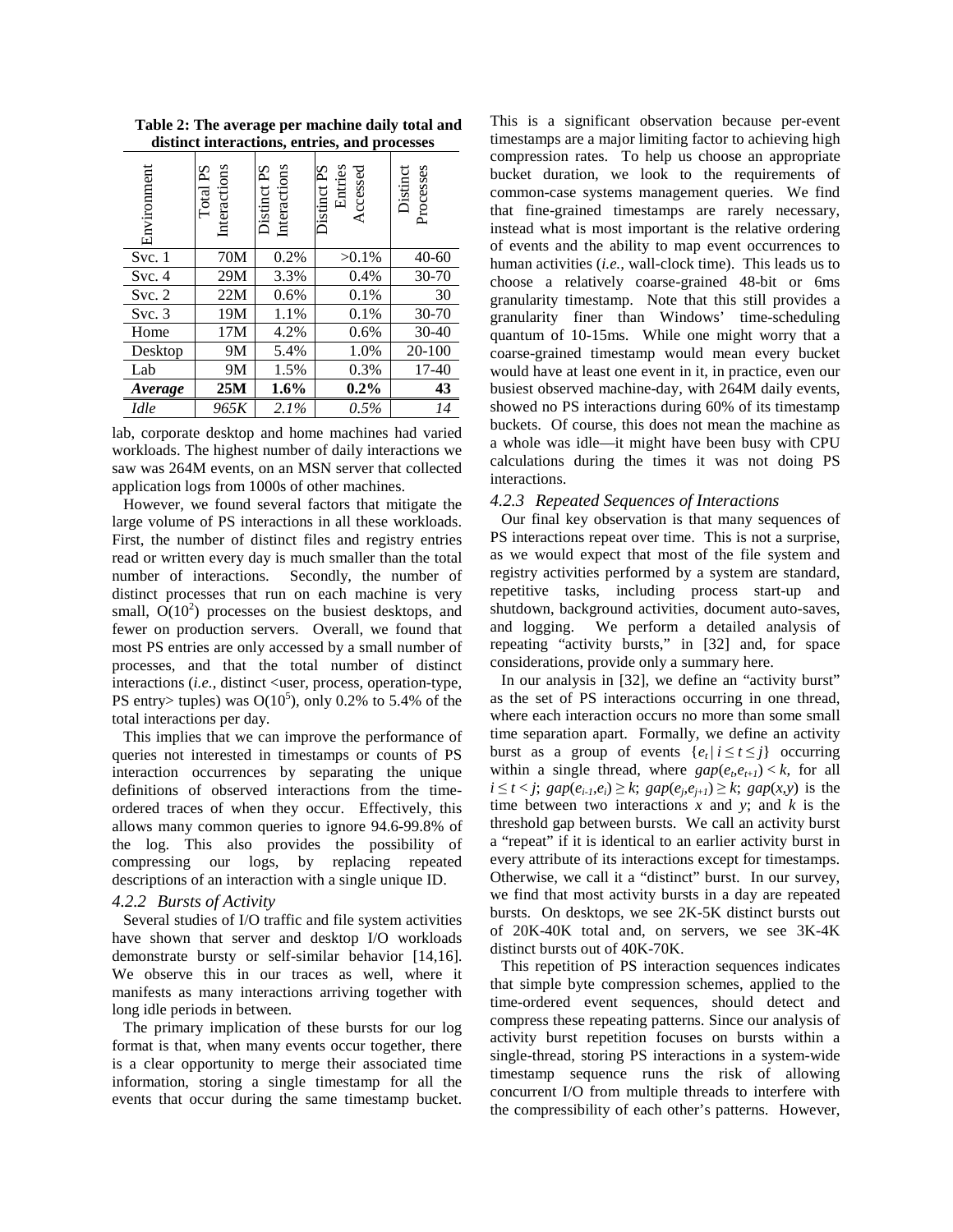



because of the relatively large CPU time slice of 10- 15ms on the Windows OS, and the knowledge that most PS interactions are handled quickly by file caches, we still expect to gain significant compression of repeating patterns in a cross-thread trace of PS interactions.



**Figure 1: Logical design of our log format**

# **4.3 Log Format Details**

Based on the machines observed in our survey, our log format has two key facets to its logical design, shown in Figure 1. First, given the repetition of accessed files, observed processes, etc., we normalize the attributes of our persistent state interactions into separate sections, essentially following a standard procedure of database normalization.<sup>3</sup> We create one section for distinct PS interactions, which point to other sections containing distinct names, user context, process information, file data hashes and values. The primary benefit of this normalization is a reduction of repetitive information. In addition, we find that grouping attributes into their own sections improves the performance of byte compression algorithms as we compress these log sections later. This separation also

improves query efficiency by transforming queries that involve multiple attributes and expensive string comparisons into inexpensive comparisons of integer IDs as we scan through traces of PS interactions.

Our second design choice in our logical log format is to represent the trace of events itself as two parallel, but connected, streams of data. The first stream is an ordered list of events as they are captured by our kernel driver and reported to the user daemon. The second stream contains timestamp information for groups of events. This amortizes the size of timestamp information across multiple events, reducing the overall size of the log, as well as improving byte compression of the event stream by better exposing patterns in the sequences of events. Both logical streams are stored in a single physical file to ease management of log archives.

We created a file structure that contains a large logical address space split into 32 sections. Each of the normalized attribute sections, the section of distinct PS interactions, as well as the ordered event stream and timestamp stream, are mapped to a section in our log file. Each section is composed of individually compressed 64k pages. Compressing in blocks, rather than using a streaming compression format allows random access within a data section.

To simultaneously optimize our log for random access and compression, our physical log file layout consists of a three-layer addressing scheme of block table, block number, and block offset, shown in Figure 2. This three-layer addressing scheme is important because we want to compress individual blocks and store the start and end offsets of each block in a table for fast lookup, and as a further optimization, compress these tables as well. With 448 block tables, 8192 blocks per table and a 64k uncompressed block size, this provides a maximum addressable storage size of 234 GB of uncompressed data within each log file. While we find this is many times more than a single machine-day of logs, this format gives us the flexibility of joining many days of logs into a single file for improved compression, and gives us flexibility if PS interaction workloads grow in the future.

<sup>&</sup>lt;sup>3</sup> Database normalization is a process of organizing data to eliminate redundancy and reduce potential for error (33).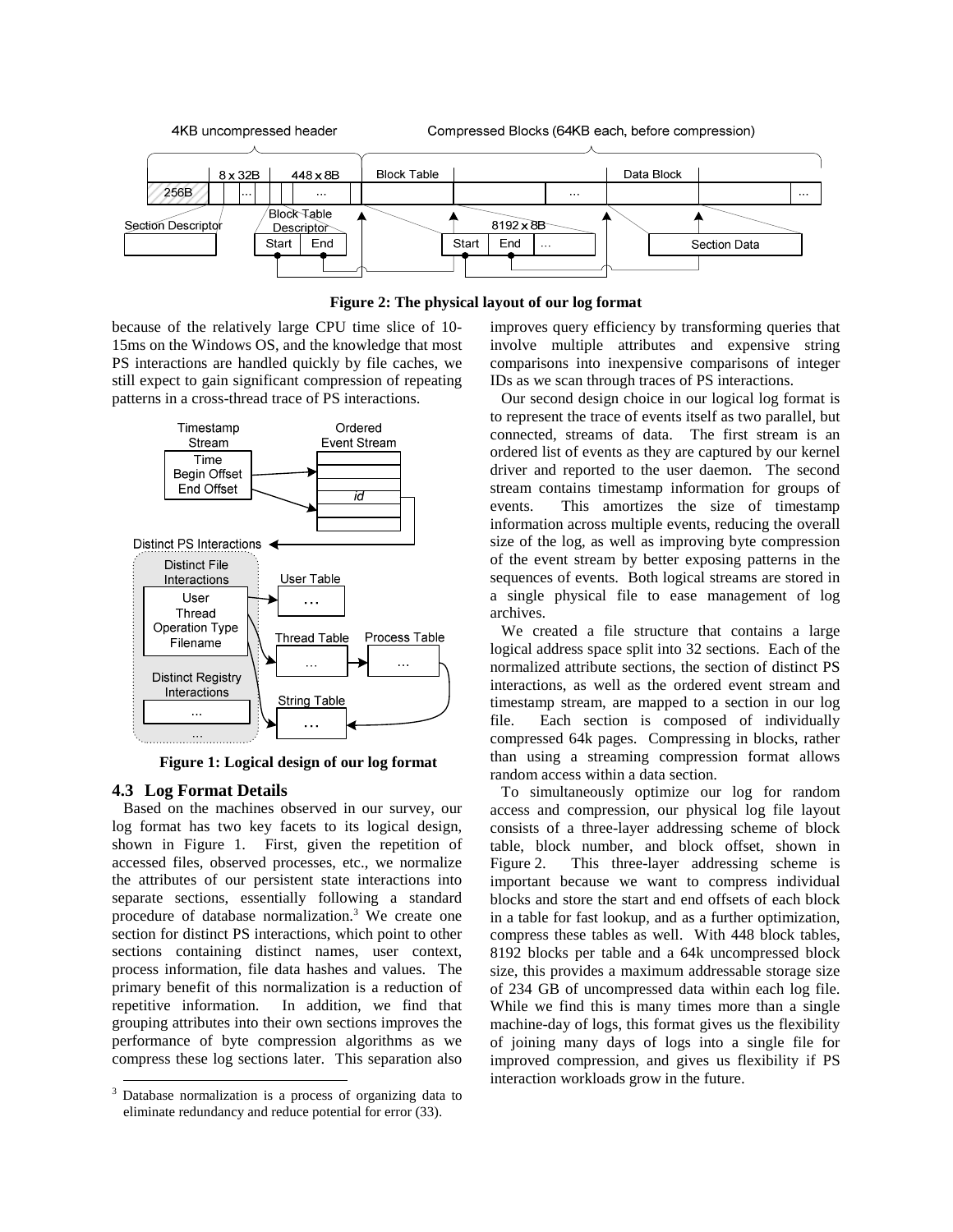Each log file starts with a 4k uncompressed header. The first 256 bytes consist of versioning and other miscellaneous information. Next are 32 section descriptions, each 8 bytes long. Each of the logical sections, described earlier, is laid out contiguously over our three-layer addressing scheme, aligned at block boundaries. These section descriptors provide the block table and number of the start and end of each section. The rest of the 4k header is filled by 448 block table descriptors, that point to the start and end offsets of a compressed block table. The block table, in turn, contains 8192 block entries, each pointing to the start and end offset of a compressed 64k block.

The timestamp section is maintained as a 16 byte entry containing 6 bytes (48 bits) to represent a 6ms time resolution, 2 bytes to count missing events within that region, and two 4 byte offsets pointing to the first and last consecutive event with that time resolution. While almost all events are received by the daemon in time sorted order, we correctly handle timestamp information for any events that appear out of order. This can happen when a context switch occurs just after an I/O activity completes, but before the kernel driver reports it, but this delays the reporting of an event by a few scheduling quantums, and never affect the intrathread ordering of PS interactions.

The user daemon first creates log files in-memory. As it receives raw events from the kernel driver, the daemon normalizes the events, replacing attribute values with indexes into the appropriate sections. The normalized event is then compared to the table of distinct normalized events using an O(1) hash lookup, and added to the table if necessary. Finally, the normalized event is added to the ordered event stream section, along with new timestamp information, if necessary. Each of the log file's data sections is append-only in memory. When a log file is closed and flushed to disk the daemon writes each data section contiguously to disk while applying a standard compression algorithm to each 64K-byte block.

# **4.4 Querying Logs**

When analyzing these log files, our tools tend to restrict their queries based on one or more attributes in the PS interaction record, based on a time-range of interest, or based on both. To restrict a query by attribute, a query tool scans the appropriate section, looking for all values matching the given criteria. From these values, the tool then generates a filter to apply against the section of distinct PS interactions, resulting in a set of unique IDs, one for each PS interaction matching the original attribute restriction. For example, to return only PS interactions that access a particular file, a tool would first scan the string section to find the ID of the filename, and then scan the section of distinct PS interactions to find the IDs of all distinct PS interactions that accessed this filename ID. If a tool is

not interested in when or how many times an interaction occurred then it can stop here, without scanning the much larger event stream sections. Otherwise, the tool can scan through the ordered event list and timestamp stream to find the details of the occurrences of these PS interactions.

To restrict a query by a time range, a query tool applies a binary search to the timestamp stream, searching for the start of the desired time range. Once this timestamp is found, it can skip to the appropriate 64K block of the ordered list of events, and begin scanning the ordered list from that point on, until the end of the time range.

Common-case queries tend to extract sparse information from the extremely large data set of PS interactions. Our log format enables efficient queries by allowing query tools to focus on the relevant subsets of data, and expanding their scope to larger and larger portions of the data as necessary. For example, a query to find a list of all files modified during a day of 25M PS interactions requires only one pass over a distinct event table with 318Kentries to identify the string attribute id of modified files, and then scanning over the string attribute section with 100K entries to discover the full filenames of each modified file, avoiding ever scanning the full list of 25M events that occurred during the day.

# **5. Experimental Evaluation**

In this section, we evaluate FDR and find that on average, our logs use only 0.7 bytes/PS interaction. We find that query performance scales linearly with the number of events in a log. All of our queries can be processed in a single pass against an entire machine-day of logs in just 3.2 seconds. FDR's client-side performance overhead is less than 1%, and calculating the load on bottleneck resources in our central server indicates that a single machine could scale to collecting and analyzing all the PS interactions from 4300 machines, keeping all logs for over 3 months.

# **5.1 Log File Compression**

The efficiency of FDR's log file format affects both the runtime load on clients' memory and network, and the long-term storage costs of PS interaction logs.

In our survey of 5000 machine-days of logs, described in Section 4.2, the average raw event size is 140 bytes and daily per machine raw logs are 7GB, compressing to 700MB with GZIP. After converting our collected logs to our new format, we found, depending on workload, each PS interaction takes between 0.5 to 0.9 bytes of storage, and 0.7 bytes on average. One machine-day of PS interactions can be stored in 6 to 71MB, 20MB on average, with a maximum observed machine-day size of 179MB. Table 3 shows the results across our environments.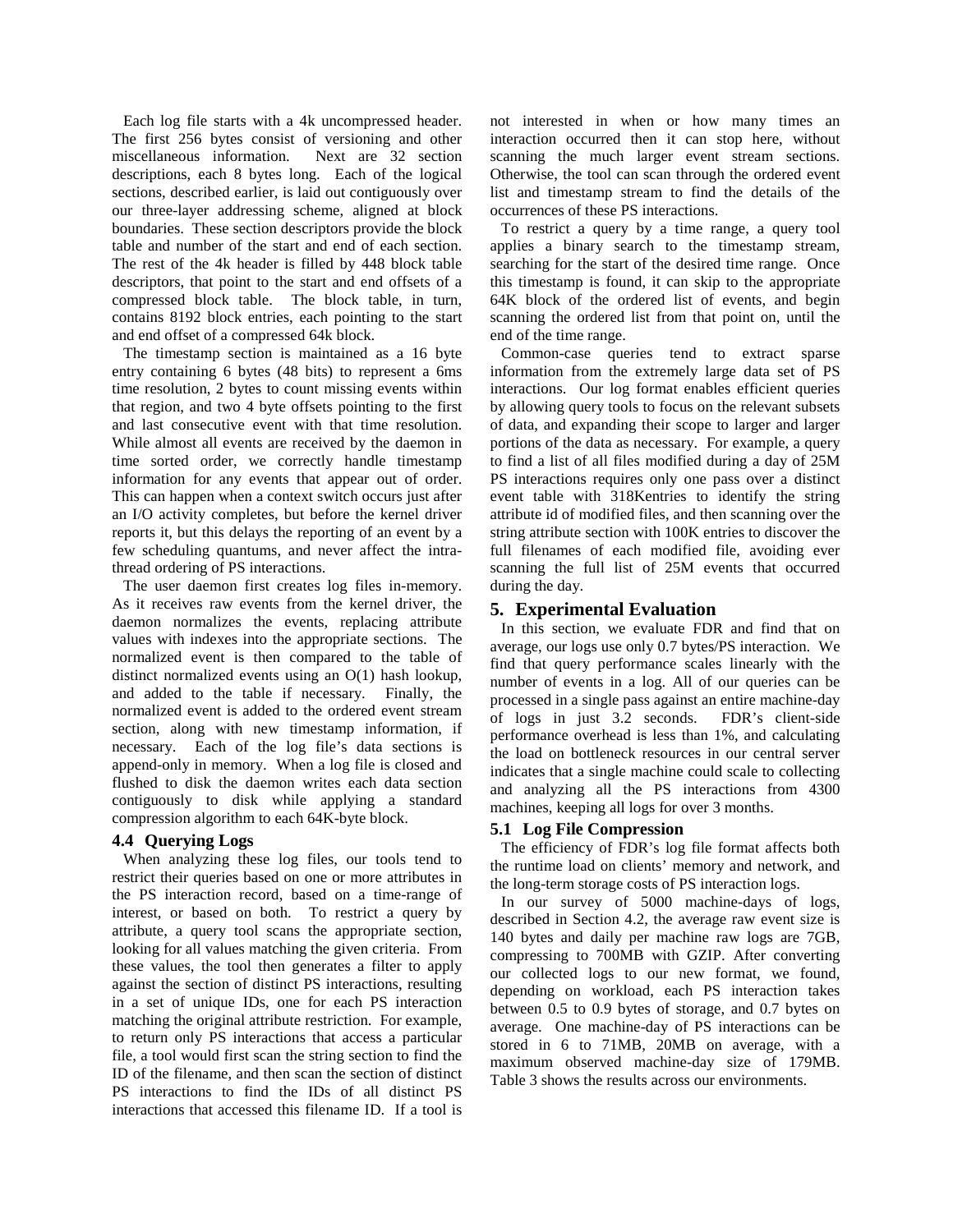| Role    | Avg.        | Avg.   | Max    |  |
|---------|-------------|--------|--------|--|
|         | Bytes/Event | MB/day | MB/day |  |
| Svc.1   | 0.91        | 71     | 179    |  |
| Svc.4   | 0.78        | 57     | 103    |  |
| Svc. 2  | 0.71        | 19     | 22     |  |
| Svc.3   | 0.66        | 10     | 53     |  |
| Home    | 0.58        | 17     | 51     |  |
| Desktop | 0.80        | 13     | 21     |  |
| Lab     | 0.47        | 6      | 43     |  |
| Average | 0.70        | 20     | 49     |  |
| Idle    | 0.85        | 0.76   | 0.88   |  |

**Table 3: Daily storage requirements for machines across environments** 

In addition to PS interaction workload, the efficiency of our log format's compression is sensitive to the frequency at which the logs are uploaded to the central server. More frequent uploads of logs reduces the latency between when an event occurs and when it can be analyzed. However, uploading logs less frequently allows the logs to collect more repeated events and achieve better overall compression.

Figure 3 shows how storage size varies with the event collection period. It shows that 80% of the compression efficiency is typically achieved with log files an hour long, and that improvement ceases after 1 week of data. Based on this result, our current deployments upload log files every 2 hours, and our central server reprocesses and merges them into 1-week long log files to save long-term storage space. We envision that future versions of FDR will support latency-critical queries by moving them to the client-side agent.

In Table 4, we look inside the log files to see how much space is taken up by each section of our log file format across our different environments. We see that the ordered event stream and timestamps dominate, together taking 66-96% of the daily logs of non-idle machines. The definitions of distinct file and registry

 $\overline{4}$ - Deskton  $H$  Homel  $3.5$  $+$ Home2 مااتا کد  $\overline{\mathbf{3}}$ -lab  $-$  Svc1 **Sytes per Event**  $2.5$ Sur 2 Svc3 Svc5  $\overline{2}$  $1.5$  $\overline{1}$  $0.5$  $\theta$ 30 sec. 5 min. 1 hr. 1 day 1 week

**Bytes per Event vs. Log File Interval** 

Log File Interval

**Figure 3: Compression Ratio variation with log file interval for each category of machines**

**Table 4: Average section size as a percentage of total log file size for each machine role** 

| Role             | Event Time Reg. |         |       | File    | <b>String Data</b>   |           | Other |
|------------------|-----------------|---------|-------|---------|----------------------|-----------|-------|
| Svc 1            | 77%             | 19%     | $1\%$ | 0.3%    | 0.2%                 | 1.9%      | 0.6%  |
| Svc 4            | 57%             | 17%     | 7%    | 13.9%   | 1.8%                 | 3.2%      | 0.1%  |
| Svc <sub>2</sub> |                 | 71% 15% | 4%    | 1.4%    | 0.6%                 | 7.9%      | 0.1%  |
| Svc <sub>3</sub> | 69%             | 15%     | 7%    | 1.8%    | 0.9%                 | 2.7%      | 3.6%  |
| Home             | 46%             | 27%     | 9%    | 11%     | 4.0%                 | 1.9%      | 1.1%  |
| Desktop          | 47%             | 19%     | 14%   | 8.2%    | 5.2%                 | 5.7%      | 0.9%  |
| Lab              | 48%             | 31%     | 8%    | 3.5%    | 1.9%                 | 7.0%      | 0.6%  |
| Average          |                 | 53% 22% |       |         | $9\%$ 7.7% 2.8% 4.1% |           | 1.4%  |
| Idle             | 44%             | 35%     | 7%    | $4.2\%$ |                      | 4.8% 3.9% | 1.5%  |

interactions are the next major contributor to log file size, taking 1.3-22.2% of daily logs from non-idle machines. Surprisingly, storing the values of every registry setting read or written (in the data section) takes only 1.9-7% of daily logs of non-idle machines.

## **5.2 Log File Query Performance**

To evaluate FDR's query performance, we performed three types of queries against our collected daily machine logs: a single-pass query, a two-pass query, and a more complicated multi-pass query. Our first query is a single-pass scan of distinct PS interactions, and generates a *manifest* that identifies the distinct set of registry settings and files used by every process during the day. This query does not require scanning the time-ordered event streams. Our second query is a two-pass scan that searches for *stale binaries* (discussed in Section 6.1.2). This query scans through all PS interactions for files loaded for execution, and then scans the time-ordered event stream to see if the file has been modified on-disk since it was last loaded into memory, indicating that a stale copy exists in memory. Our third query looks for *Extensibility Points* (discussed in Section 6.2). This is our most complicated query, making multiple scans of the distinct PS interactions and time-ordered event stream.

Query performance was measured by evaluating our three queries against log files that ranged from 200k to 200M PS interactions across all categories of machines. For this experiment we used a single 3.2GHz processor. We found that the average machine-day can be queried in only 3.2 to 19.2 seconds, depending on query complexity. Figure 4 plots the count of items in scanned sections vs. the time to complete each query, and indicates that performance scales linearly with log size.

We found that our query performance was not I/O bound reading log files from disk, but rather CPUbound, on decompressing log files. In fact, we found that query performance can be accurately predicted as a linear function of the number of items per section in the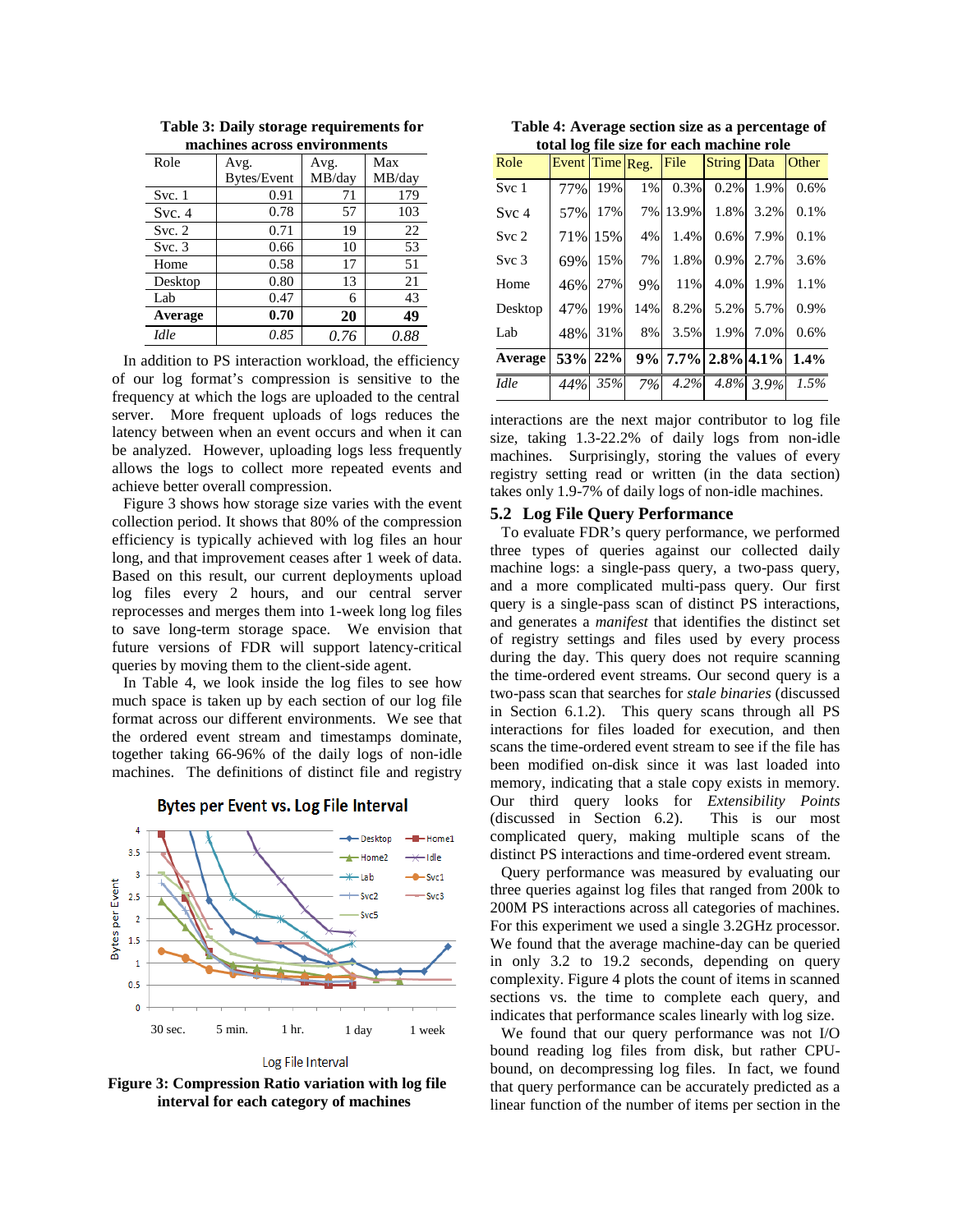



 **Figure 4: Time taken for each query compared with the number of attributes scanned** 

log file scanned by the query and the Intel Pentium CPU cycle cost to process each item. We measured the average per item CPU cycle cost to be 63k cycles for manifest queries, 27k for stale binary queries and 53k for extensibility point queries. Using Pearson's product moment correlation to compare our predicted and measured query times, we find the correlation to be from 0.923 to 0.998, indicating that query performance is a linear function of the size of the log items scanned.

#### **5.3 Client-Side Overhead**

Here, we evaluate the tracing and compression overhead of our kernel driver and user-mode agent. Through our initial survey of PS interactions, we have tested and deployed our driver and our user-mode agent without our compression tools on over 324 Windows 2000, Windows XP and Windows 2003 machines. At MSN, pre-production testing of our data collector was done in a lab setup of 4 identical servers, 1 running our agent, each receiving a copy of the current live production load. Measurements were made of volume and latency of workload transactions along with memory, network, CPU, and I/O overhead. The performance impact of our driver and agent was minimal, with < 1% CPU overhead measured, and no measurable degradation in transaction rate or latency. To further confirm this, we conducted an experiment where we placed a high and varied PS interaction workload, consisting of simultaneously creating 100,000 processes, scanning the entire registry and file system for non-existent entries, and making 10,000 copies of a 1KB file, 35 copies of a 1GB file, and 100,000 registry keys and values. Even under this load, we found no measurable performance degradation.

The next stage of our evaluation of agent performance focuses on the overhead of log format generation and compression. Because we configure our agent to run on a low-priority thread, we have not observed a noticeable performance impact, but do want to

understand its limits. Therefore, we measure the CPU cost of processing a single PS interaction, and use this to evaluate the cost of processing our observed PS interaction rates.

Our measured CPU cost to process a PS interaction is, on average, 64k CPU cycles. This cost is constant with regard to the number of events already processed. Our highest observed spike from our collected data is 2400 interactions per second. The average peak burst every day is 1800 interactions per second. From this, we extrapolate that the highest 1 second CPU usage spike on a 3.2 GHz CPU is 64k x 2400 / 3.2 GHz = 4.8% CPU overhead. Our average peak is 3.6% CPU overhead. As a further test case, we created an artificially high PS interaction load by repeatedly accessing cached PS data, without pause, generating a rate of 15k interactions / second. Compressing these interactions at this rate produces 30% CPU overhead. Our average rate of 100-800 PS interactions per second requires only 0.2 – 1.6% CPU overhead.

## **5.4 Server Scalability**

The scalability of a single-machine FDR server collecting and analyzing PS interaction logs from many other machines is potentially limited by several factors: network bandwidth for receiving logs, disk I/O bandwidth for storing and reading logs, CPU cost for analyzing logs, and the disk capacity for storing logs.

The single-machine configuration we consider is the one we use to collect logs from our agents today. It is a dual 3.2GHz CPU, 2GB of RAM, a 1Gbps network connection, and a 24 hard drives (400GB 7200RPM SATA) in two 12 disk RAID 5 sets with 1 parity drive, providing 8TB of storage. Assuming an average 20MB log file per machine-day, and using the performance of this system, we consider each of the potential scalability bottlenecks:

**Network bandwidth:** A 1Gbps network link, with an achieved bandwidth of 100 Mbps, could support 54,000 machines uploading per day.

**Disk I/O bandwidth:** Our RAID storage system provides 80 Mbps random access bandwidth. At this rate, we could support both writing logs and a singlepass query at a rate of 43,200 machines per day.

**CPU for analysis:** Following the analysis of query cost in Section 5.2, our dual processor 3.2GHz machine can support querying up to 54,000 machines per day, at a rate of 1.6 seconds per machine-day (3.2s per CPU).

From this analysis, not counting long-term storage requirements, the limiting factor to scalability appears to be disk bandwidth, supporting the centralized collection of data from 43,200 machines. Of course, this is not a sophisticated analysis, and there are likely to be issues and interactions which might further limit the scalability of a single-machine log collector. For this reason, we apply a safety factor of 10 to our analysis, and claim that FDR can allow a single server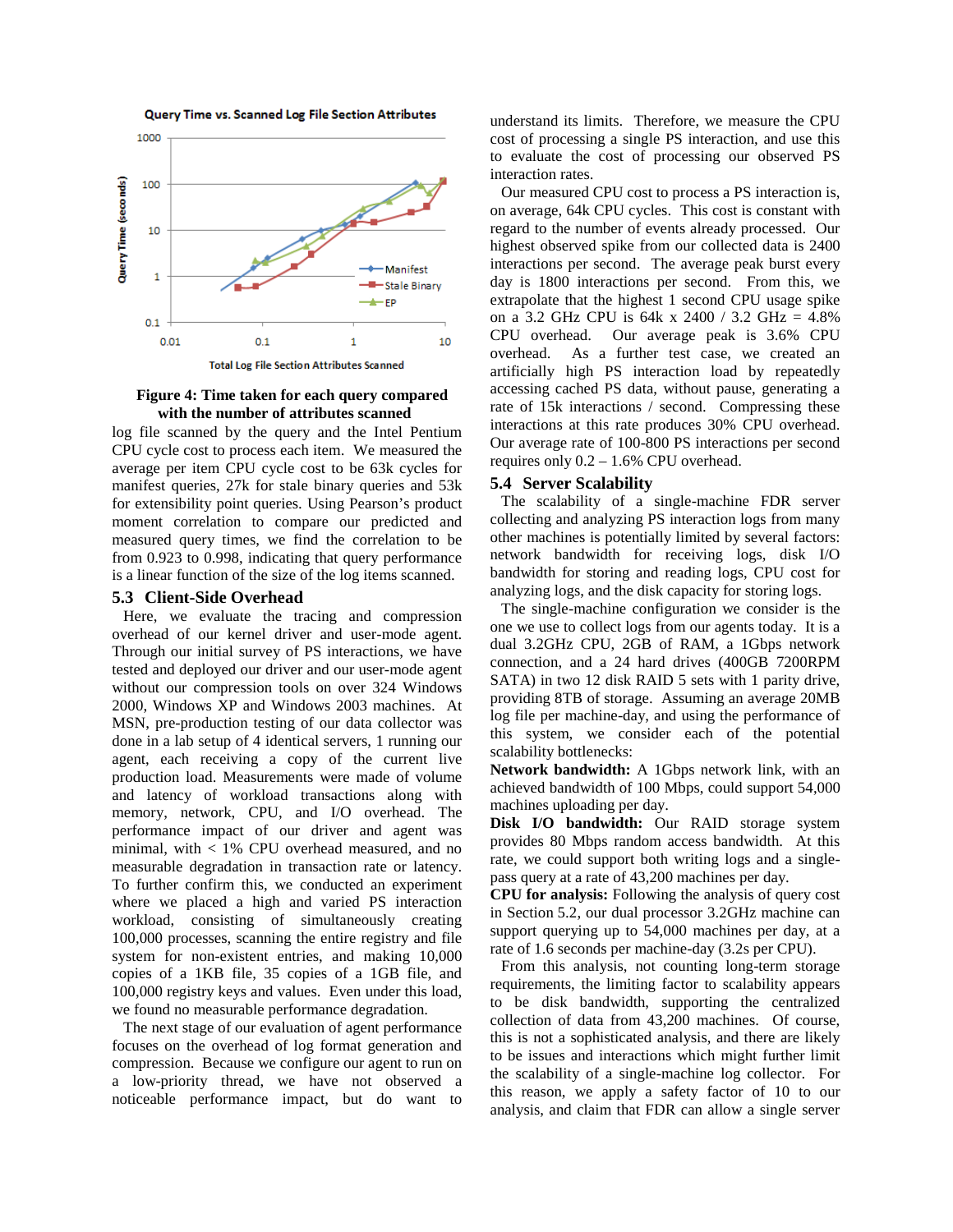to provide centralized collection and analysis of the complete PS interaction logs of up to 4,300 machines.

Separately, analyzing the storage capacity of our single-machine server, we find that our 8TB RAID system can store a total of 400k 20MB machine-days. This would store the complete PS interaction logs of 13,000 machine for 1 month, 4,000 machines for over 3 months, or 1000 machines for 1 year.

## **6. Using FDR for Systems Management**

In this section, we first review our use of early ondemand tracing prototypes to attack various systems management problems, then present one new case study in detail. Throughout, we describe how each technique is improved by one or more of FDR's benefits:

**Completeness**: FDR gathers a complete record of reads, writes, creations, etc. to the file system and registry, including details of the running process, user account and, when appropriate, data hashes, values, etc. **Always-on**: FDR's always-on tracing means that users do not have to anticipate when they might need tracing

information, do not need to reproduce problems to obtain traces, and enables analysis of long-term trends.

**Collection and Query Scalability**: FDR's scalability eases cross-machine analysis, such as PeerPressure [35], and allows administrators to centrally apply current PS analysis techniques rigorously and en masse to large computing and IT systems.

## **6.1 Management Scenarios**

#### *6.1.1 Troubleshooting Misconfigurations*

When a problem, like a misconfiguration, happens, troubleshooting is the task of determining what has gone wrong and fixing it. The Strider Troubleshooter [36] used a precursor to FDR, called AppTracer, to capture on-demand traces of a program's registry interactions. Once a user notices a program error, they turn on AppTracer and reproduce the problem. Strider then asks the user when the program last worked, and uses this date to find a "known-good" Windows System Restore snapshot. Strider then searches for registry settings used by the program that have changed since the known-good snapshot. With some noise filtering and ranking heuristics, Strider produces a short list of settings likely responsible for the problem.

PeerPressure [35] improves on Strider by using knowledge of the configuration settings on other machines, stored in a central database. By assuming that most other machines are configured correctly, PeerPressure removes the need for users to identify the last known-good state.

Both Strider and PeerPressure suffer from similar limitations due to their use of an on-demand AppTracer. First, both tools require users to reproduce a problem so that the AppTracer can collect a trace hard to accomplish if an error appears only transiently or is otherwise hard to reproduce. An always-on tracer will already have captured the trace at the time of the original problem. Secondly, both tools require the user to guess which process is failing and should be traced and the user must know to iteratively expand the scope of the on-demand tracer to debug a cross-application problem, where one process fails because of an error in another (*e.g.*, a word processor acting as an editor for an e-mail reader). An always-on tracer will already have captured traces of all the processes on a system, obviating the user's need to guess what part of the system to trace. Finally, [35] states that updating PeerPressure's central database of machine configurations as software and operating systems are upgraded is an open challenge. With the scalable log collection provided by FDR, collecting descriptions of new configurations and software to insert into PeerPressure's central database is trivial.

Furthermore, FDR's always-on tracer improves on Strider and PeerPressure's troubleshooting in a fundamental way: whereas these previous tools are only able to locate the misconfiguration, FDR's history of PS interactions can also help place responsibility for a misconfiguration by determining when and how the misconfiguration occurred. This can help identify the root cause of the issue and prevent future occurrences.

## *6.1.2 Detecting Known Problems*

In addition to reactive trobuleshooting, we can use always-on tracing to proactively search for specific, known problems, such as common misconfigurations and old versions of software with known vulnerabilities. One common problem, the "stale binary problem," occurs when software upgrades fail to restart affected processes or reboot a machine after replacing its on-disk binaries. The result is that the system is continuing to execute the old program inmemory. This is an especially serious problem when patching security vulnerabilities. With complete, always-on tracing, we can periodically query for the last load-time of running programs and DLLs, and compare them to their last modification-time on disk, reporting inconsistencies to system administrators.

#### *6.1.3 Change Management: Impact Analysis*

Keeping systems up-to-date with the latest security and bug patches is critical for minimizing vulnerability to malicious adversaries, and loss of productivity to software bugs. At the same time, patches can destabilize existing applications. Today, unfortunately, even if a patch only updates a single shared library, the administrators do not know in advance which applications might be affected. Consequently, patch deployment is often delayed as it undergoes a lengthy (and expensive) testing cycle, and computer systems remain vulnerable to "fixed" bugs and security holes.

To help administrators focus their testing of software upgrades, we built the Update Impact Analyzer (UIA)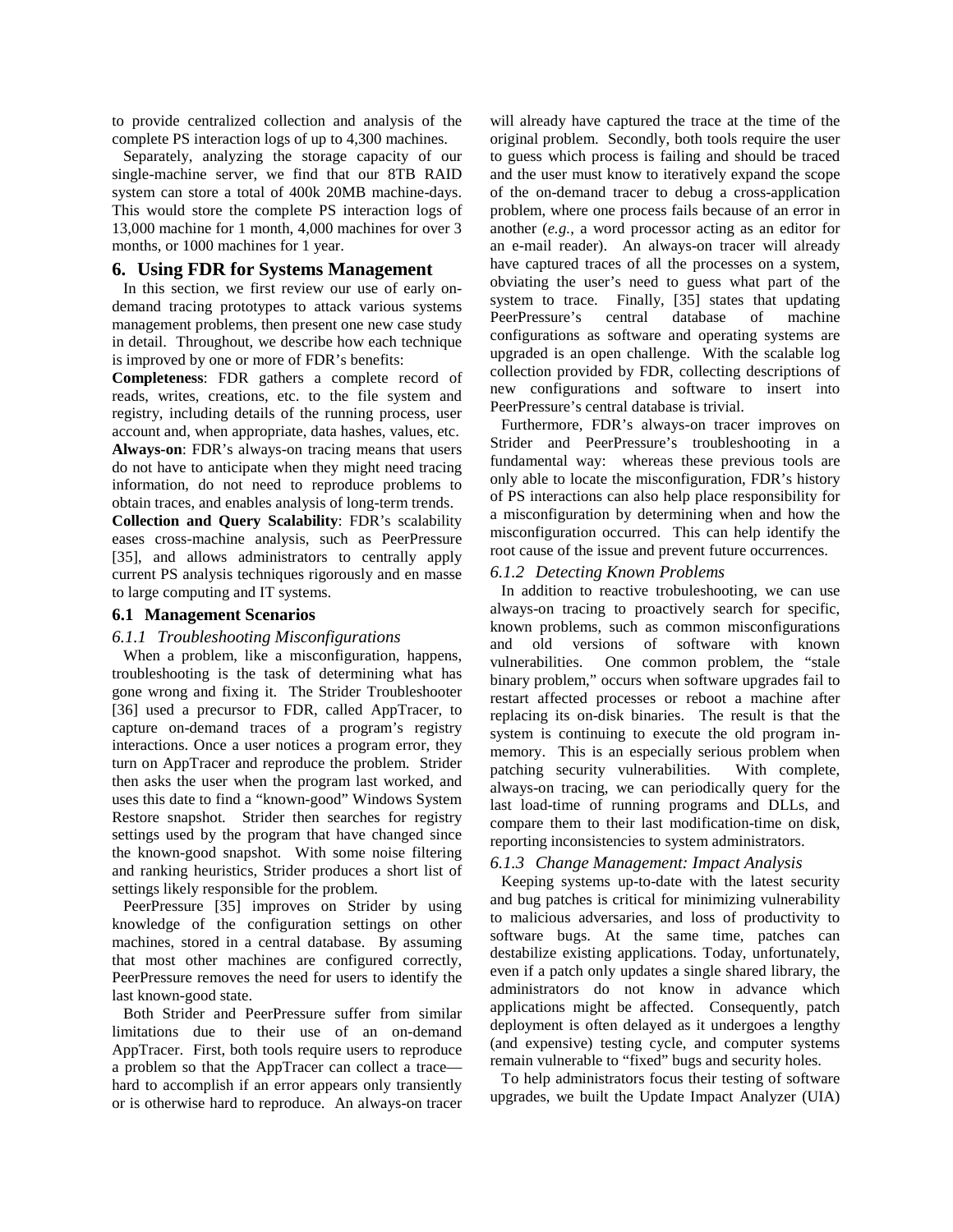[10] that cross-references the files and configuration settings being patched against always-on traces of PS interactions. The UIA generates a list of programs that interact with any state that is going to be updated. Any application not on this list can be placed at a lowerpriority on the testing regimen. (An exception is when a given application interacts with an updated application via inter-process communication—in this case, both applications could still require thorough testing. See Section 7.3 for a discussion of other possible candidates for always-on logging, including inter-process communication and locks.)

A primary challenge faced by UIA, as reported in [10], is that patch testing and deployment is managed centrally by administrators, but application usage, for determining the dependencies between an application and various files and settings, is distributed across many computers. FDR's scalable tracing and collection of PS interactions enables administrators to easily gather the accurate information they need.

## *6.1.4 Malware Mitigation*

The challenges to mitigating a malware infection, whether spyware, Trojan software, viruses or worms, are detecting its existence on a system and determining how the malware entered the system. With always-on PS interaction traces, identifying running malware is a matter of querying for the hashes of loaded executables and shared libraries. Any well-known malware signatures can be flagged, and unrecognized hashes can be reported to an administrator to determine whether or not they are malicious. Following the methodology of [17], always-on tracing of PS interactions can also be analyzed to discover how malware entered a system.

To further backtrack the "route of entry" of malware, the HoneyMonkey (HM) project analyzes the PS interaction traces collected with FDR of web browsers as they visit many websites [37], Using a farm of virtual machines running scripted web browsers, HM crawls the Internet. If HM notices a web browser writing to the file system outside of its browser sandbox (*e.g.*, writes other than temporary cache files), then it can be assured that a malicious website is exploiting a browser vulnerability to install malware. SpyCrawler, a concurrent research project, used a similar system to detect malicious websites [23]. Without FDR's detailed trace information stating which processes where making the changes, their browser monitoring system had a high false-positive rate for detecting exploits, reduced by using antivirus tools to check for known malware. New malware would not be detected.

FDR's log collection can be modified in several ways to harden it against malicious adversaries. Many malicious software programs, such as spyware bundled with otherwise legitimate downloaded software, must first be written to disk before executing. We can prevent these programs from tampering with FDR's logs after-the-fact by adding tamper-evident hashchaining signatures [18] to our logs or by moving our user agent to a hypervisor or VM outside the accessibility of the monitored system. Malicious software that enters a system directly (*e.g.*, via a remote buffer overflow exploit) could corrupt our kernel driver before writing to disk. To avoid this attack, the file system itself would have to be moved to a separate VM or hypervisor. Detecting malware that never interacts with the disk is outside of FDR's scope.

## **6.2 Case Study: Exploiting SW Extensibility**

Once spyware or other malware first infects a system, they often load themselves as a plug-in or extension to the operating system, daemon, or frequently used applications such as a web browser, ensuring their continued execution on the host system. One method to defend against such malware is to monitor the settings or *extensibility points* (EPs) which control software extensions, alerting the user to changes that might signify a malware installation.

By comparing snapshots of the Windows Registry before and after 120 different malware installations, GateKeeper [38] found 34 EPs that should be monitored for signs of malicious activity. Here, we show how we can take advantage of always-on tracing to detect *potential* malware-exploitable settings, even if they are currently used only by benign software extensions. Further, we show how PS interaction traces can help rank the importance of these EPs, based on the observed privileges and lifetimes of the processes that use these extensions.

# *6.2.1 Detecting Extensibility Points*

To discover EPs we monitor application PS interactions for files being loaded for execution<sup>4</sup>, and check for a previous PS interaction which contained the executable's filename. If we find such a setting, we assume that it directly triggered the executable file load and mark the setting as a *direct extensibility point*. In some cases, if we continue to search backward through the history of PS interactions, we will also find *indirect extensibility points*, where another configuration setting triggers the process to read the direct EP. For example, an indirect EP may reference an ActiveX class identifier that points to a COM<sup>5</sup> object's settings that contain the executable file name.

Many EPs have a similar name prefix, indicating that plug-ins using it follow a standard design pattern. We define a common EP name prefix as an *extensibility point class*, and the fully named EP as an *extensibility* 

 $\overline{a}$ 4 Our PS interaction tracing records the loading of a file for execution as a distinct activity from simply reading a file into memory.

<sup>&</sup>lt;sup>5</sup> `Component Object Model' is a Microsoft standard for reusing and sharing software components across applications.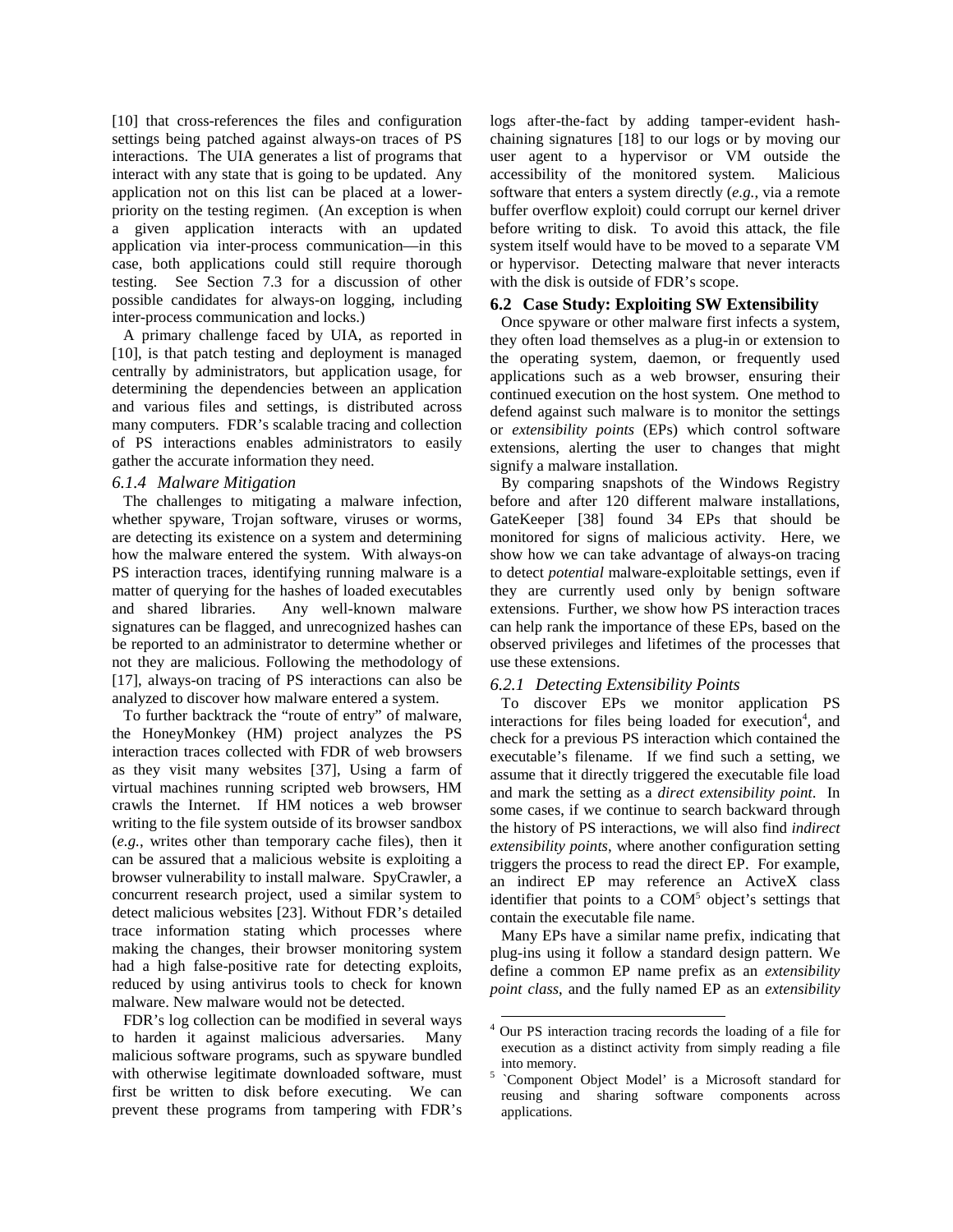*point instance*. We identify new EP classes by manually examining newly discovered EP instances that do not match an existing EP class.

To survey how significant a vulnerability EPs are, we processed 912 machine-days of traces from 53 home, desktop, and server machines. From these machines, we discovered 364 EP classes and 7227 EP instances. 6526 EP instances were direct and 701 were indirect. While 130 EP classes had only 1 instance, 28 had more than 20 unique instances. The dominant EP class consists of COM objects, and accounts for 40% of all EP instances. The next two largest EP classes are associated with the Windows desktop environment, and web browser plugins. Other popular EP classes are related to an Office productivity suite and a development environment, both of which support rich extensibility features. Overall, we found that 67% of the software programs observed in our traces accessed an EP instance, and those that did used 7 on average. Explorer.exe, responsible for the Windows desktop, used the largest number of EP classes (133 EP Classes), followed by a web browser (105 EP Classes) and an email client (73 EP Classes).

Comparing our list of EP classes with the 34 discovered by Gatekeeper, we found that our procedure detected all except 6 EPs used by programs not observed in our traces.

## *6.2.2 Criticality of Extensibility Points*

The criticality of an EP can be estimated using 1) the privilege-level of the loading process, where higherprivilege processes such as operating system or administrator-level processes, are more critical; and 2) the lifetime of the loading process, where longer running applications provide higher availability for a malicious extension. We observed that on average a machine will have at least a third of EP instances (spanning 210 EP classes) loaded by processes that are running for 95% of the machine's uptime. We also observed that one third of all EP instances were used by processes with elevated privileges. This indicates that many EP instances are critical security hazards.

#### *6.2.3 Lessons and Suggestions*

This case study shows how FDR's traces of PS interactions can be analyzed to connect the securitysensitive behavior of loading dynamic code modules back to the critical configuration settings which control its behavior, and furthermore rank the criticality of each setting. Since this analysis requires that an EP be in use, whether by malware or by a benign software extension, FDR's scalability and always-on tracing is critical to analyzing a wide-breadth of computer usage and detecting as many EPs as possible.

Once we have discovered these EPs, we can continue to analyze their use and suggest ways to mitigate the threat from EP exposure. In particular, we observed that 44% of EP instances were not modified during our monitoring period. This suggests that system administrators could restrict write permissions on these EPs, or that application designers could transform them into static data instead of a configurable setting. Also, 70% of all EP instances were used by only single process: an opportunity for administrators or application designers to lockdown these EPs to prevent their misuse. In all, we found that only 19% of EP instances were both modified and shared by multiple applications, and thus not easy candidates for removal or lockdown. For these remaining EPs, we suggest monitoring for suspicious activities and, for critical EPs, we suggest that administrators and developers audit their usefulness vs. their potential to be misused.

## **7. Discussion**

In this section, we discuss the implications of our work on systems management techniques, as well as limitations and opportunities for future work.

#### **7.1 White-box and Black-Box Knowledge**

Software installers use manifests to track installed software and their required dependencies, anti-virus monitors use signatures of known malware, and configuration error checkers use rules to detect known signs of misconfigurations. All of these automated or semi-automated tools use explicit prior knowledge to focus on a narrow set of state and look either for known problematic state or checking for known good state. This approach is fragile in its reliance on the correctness and completeness of pre-determined information. This information can become stale over time, might not account for all software and cannot anticipate all failures. Keeping this information complete and up-to-date is hard because of the long-tail of third-party software, in-house applications, and the continuous development of new malware. With FDRcollected traces, a black-box approach to systems management can help by augmenting predetermined information with observed truth about system behavior.

For example, today's software installers commonly fail to account for program-specific PS created postinstallation, such as log files and post-install plug-ins, as well as interruptions or failures during installation or removal. These mistakes accumulate and lead to system problems.<sup>6</sup> Common advice is to occasionally reinstall your computer to clean up such corruptions. Black-box tracing helps avoid this by providing installers with complete, ground-truth about installed files.

To test this approach, we compared a black-box accounting of files created during installations of 3 popular applications to the files accounted for in their explicit manifests. By collecting FDR traces while installing the application, using it, and then uninstalling

 $\overline{a}$ 

<sup>6</sup> Examples of failed installations causing such problems can be found at http://support.microsoft.com/ via the article IDs: 898582, 816598, 239291, and 810932.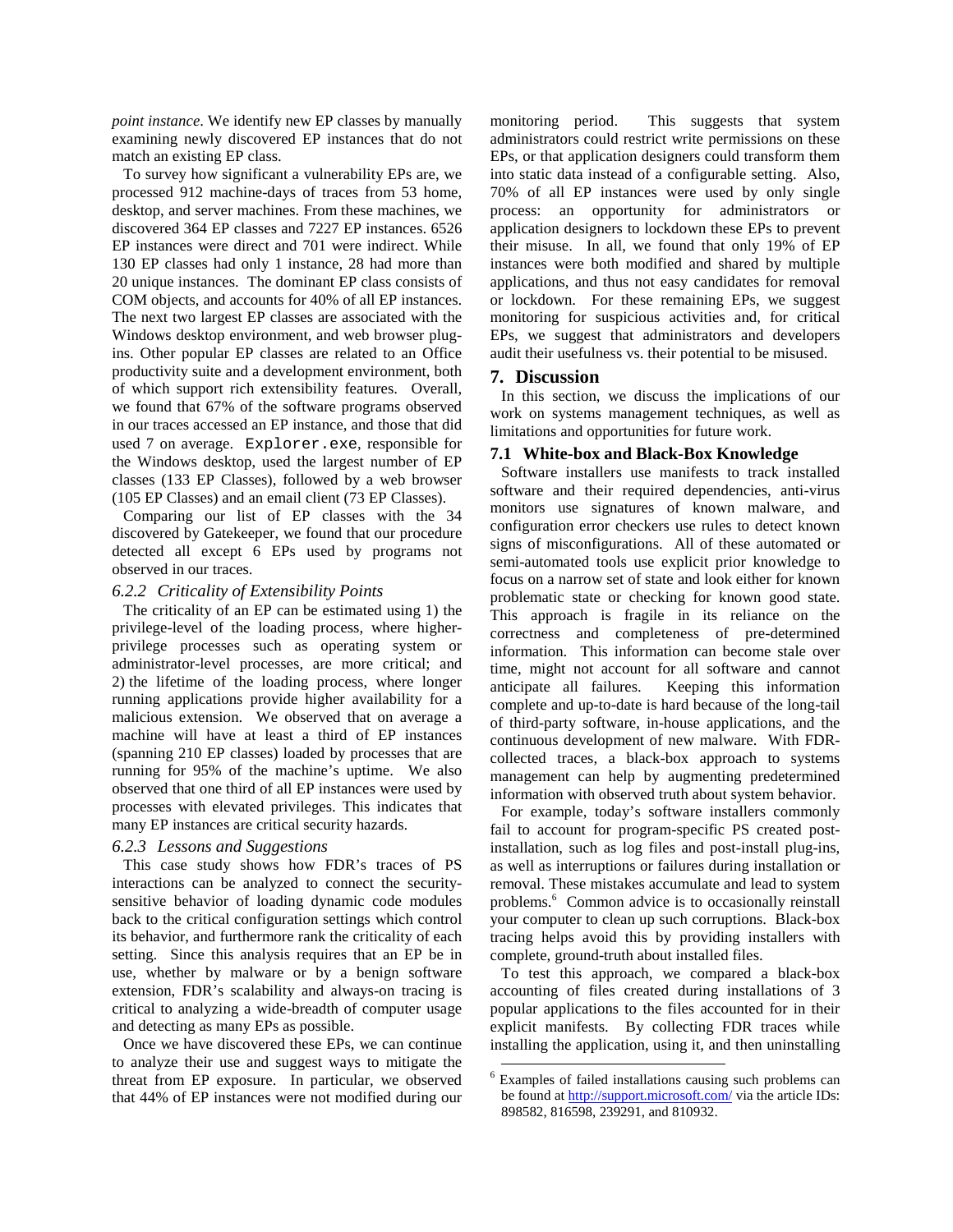it, we measured the file and registry entries leaked on the system. The first application, Microsoft Office 2003, leaked no files, but did leave 1490 registry entries, and an additional 129 registry entries for each user that ran Office while it was installed. The second application, the game 'Doom3', leaked 9 files and 418 registry entries. Finally, the enterprise database Microsoft SQL Server leaked 57 files and 6 registry entries. These point examples validate our belief that predetermined information can be unreliable and that black-box analysis of FDR traces provides a more complete accounting of system behavior. Predetermined information does have its uses, however. For example, *a priori* knowledge can express our expectations of software behavior [27] and higher-level semantics than can be provided by a black-box analysis.

## **7.2 State Semantics**

One of the limitations of a black-box tracing approach is that, while it can provide complete, low-level ground truth, it cannot provide any semantic guidance about the meaning of the observed activities. For example, FDR cannot tell whether the Windows Registry editor program (RegEdit) is reading a registry entry as a configuration setting to affect its own behavior, or as mere data for display. Similarly, FDR cannot tell whether any given file on disk is a temporary file, a user document, or a program binary (unless explicitly loaded for execution). Investigating how to best augment low-level tracing with heuristics and semantic, white-box knowledge is an important topic for continuing to improve systems management techniques. One option, discussed below, is to selectively log application-level events and information to expose the semantic context of lower-level PS interactions.

#### **7.3 Logging higher-level events**

The question we pose here, as a challenge for future work, is what classes of events, in addition to PS interactions, should be logged to help operators and administrators maintain reliable and secure systems?

One category, mentioned above, is the semantic context of PS interactions, such as the context we receive when software binaries must be explicitly loaded for execution. Perhaps we can receive similar context and benefit from knowing that the Windows Registry editor is reading configuration settings as data, and not to affect its own behavior. Similarly, explicitly recording whether a newly created file is a user document, temporary program state or a system file might help administrators improve backup strategies and debug problems.

A second category of higher-level events are those that help to track the provenance of data. While there has been research on how to explicitly track the providence of data, we might be able to gain some of the same benefit from simply logging a "breadcrumb" trail as new files are created. Even just integrating web browsing history with PS interactions would allow us to track the provenance of downloaded files and locate the source of malware installed via a browser exploit.

A third category of events that might benefit from FDR-style always-on logging are interactions and communications between processes, such as network connections and inter-process communication. While this category does not provide extra semantic information, these interactions are important for detecting software dependencies, fault propagation paths, and potential exposure to malware.

Altogether, extending always-on tracing to include more context and events could enable a gray-box approach to systems management, combining the benefits of black-box ground-truth and white-box semantic knowledge [2].

## **7.4 Using Traces to (Re) Design Programs**

In this paper, we have focused on analyzing PS interactions to benefit systems administrators and operators as they attempt to understand the state of the systems they manage. However, these PS interactions might be just as useful, though on a different timescale, for developers interested in improving the applications and systems they have built. One obvious benefit is when PS interactions expose an otherwise difficult-to-track software bug. We already discussed an analysis to detect "stale binaries" after software installations (a bug in the installer). Tracing PS interactions has uncovered other bugs in several server management programs as well. Other benefits to application designers can come from specific analyses of a system's reliability and security, such as our analysis of extensibility points in Section 6.2.

The bottom-line is that always-on tracing of PS interactions improves our understanding of a system's dynamic behavior in production environments, and understanding this behavior is the first step towards improving it.

## **8. Conclusion**

We built FDR, an efficient and scalable system for tracing and collecting a complete, always-on audit of how all running processes read, write, and perform other actions on a system's persistent state, and for scalably analyzing the enormous volume of resultant data. Thus, FDR addresses significant limitations faced by prior work in using PS interactions to solve systems management problems. We achieved our goal by designing a domain-specific log format that exploits key aspects of common-case queries of persistent state interaction workload: the relatively small number of daily distinct interactions, the burstiness of interaction occurrences, and repeated sequences of interactions.

For the last 20 years, systems management has been more of a black-art than a science or engineering